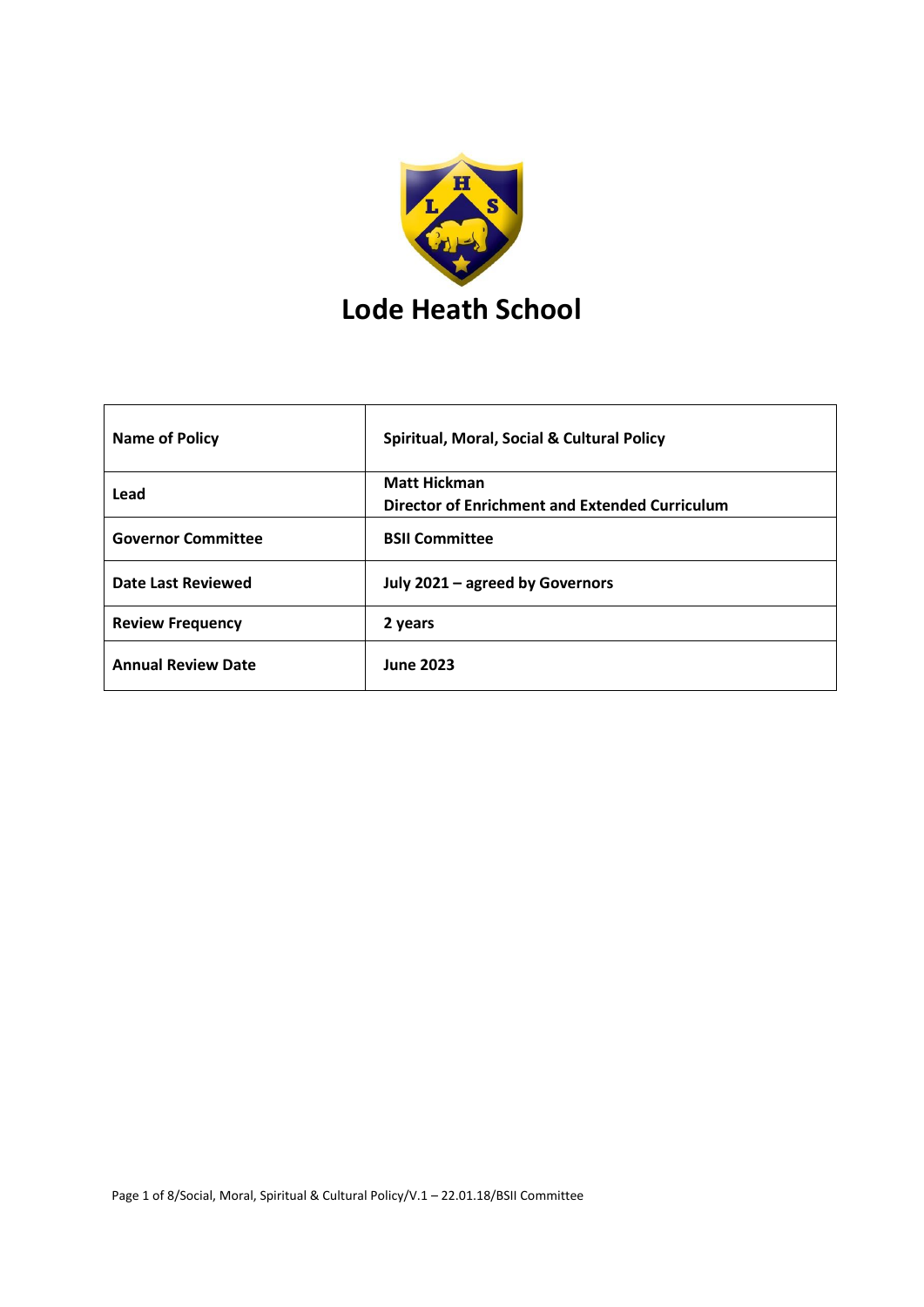#### **Rationale**

The spiritual, moral, social and cultural development of the child is recognised as being of fundamental importance for the education of all children by Governors, staff and parents of our school. It is taught through all subjects of the curriculum, the form time and assembly programme and CPD (character and personal development) lessons. It supports all areas of learning and can contribute to the child's motivation to learn. It is recognised that such development will be most successful when the values and attitudes promoted by the staff provide a model of behaviour for the children. In later years it can enrich the individual's appreciation of life's experiences and their relationships with others.

## **School Ethos**

The values and attitudes promoted by the staff influence the behaviour and attitudes within the school. The quality of relationships and the atmosphere within the school reflect an appreciation of their shared values.

#### **Principles**

Spiritual, Moral, Social and Cultural Development is crucial for individual students and it is crucial for society as a whole. We believe it is the heart of what education is all about - helping students grow and develop as people.

Spiritual, Moral, Social and Cultural Development is cross curricular and promotes the aims and principles of the policies for Relationship & Sex Education, Anti-Racism, Mental Health, Online Safety, Equal Opportunities, Careers Education and Guidance. These policies all underpin the Curriculum model as putting the child at the centre of all we do.

It is an expectation at our school that all staff, in all subjects, can and should make a contribution to the Spiritual, Moral, Social and Cultural Development of students through the taught curriculum and through the use of appropriate teaching and learning strategies e.g. discussion, reflection, student participation, circle time etc.

The importance of relationships between all school staff, parents and governors is crucial. These relationships will be characterised by mutual respect, by positive attitudes, by the willingness to listen and be listened to and by the valuing of all students.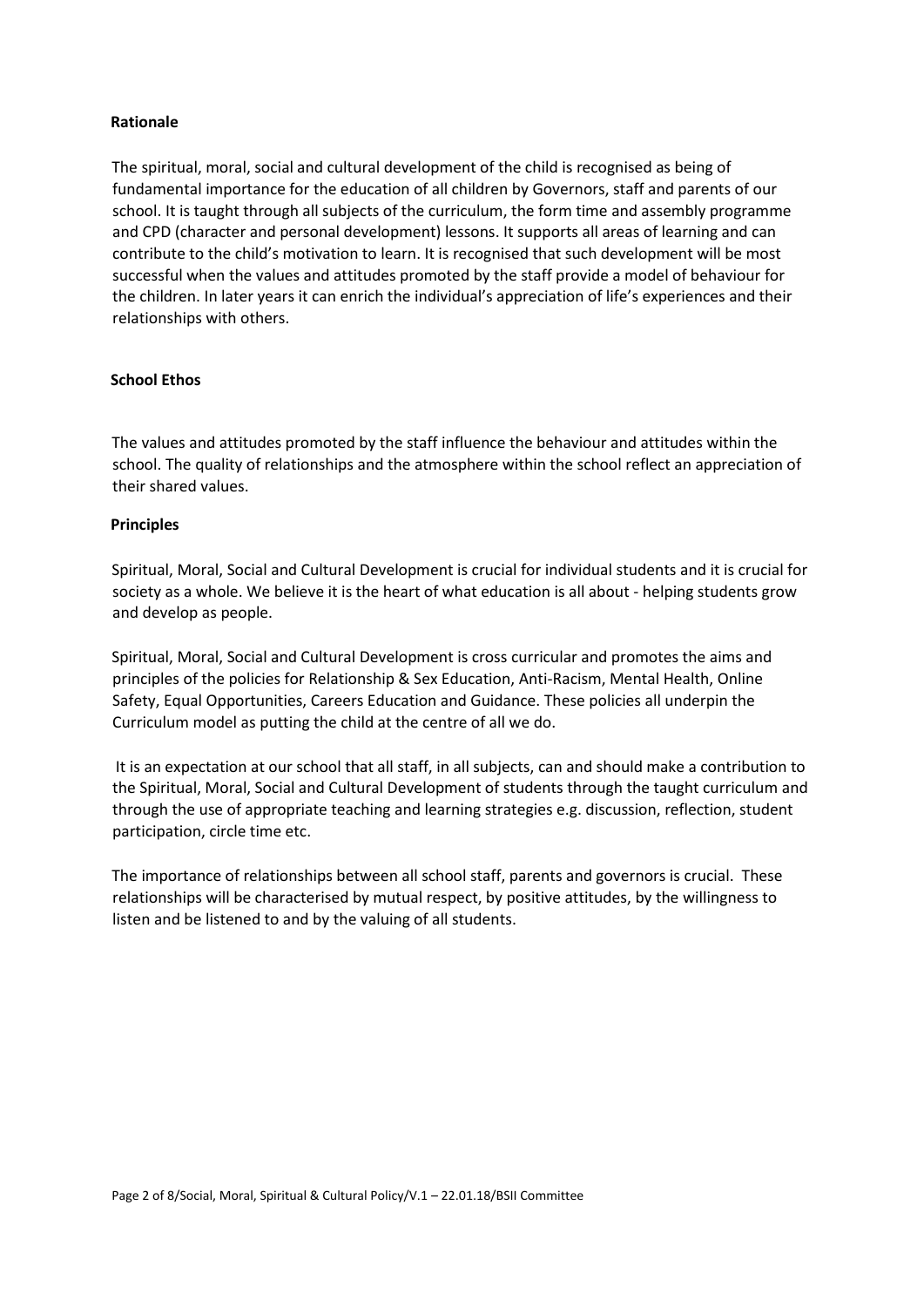## **Spiritual Development**

Spiritual development is relevant to all children.

In developing the spirituality of children, we help them to become aware of:

- The human search for meaning and purpose of life which may lead to an understanding and belief in God
- The joy of being alive
- The beauty of the natural world
- The mystery and wonder of existence
- The world of imagination and creativity
- The value of the non-material dimension of life
- The need to understand oneself and one's feelings
- The need to value oneself and one's feelings.
- The need to recognise the feelings and achievements of others
- The willingness to reflect on experiences

## **In this way, spiritual development encourages**

- Self-awareness
- Reflection
- Reasoning
- A sense of enduring identity
- Good relationships
- Co-operation and empathy
- The formation of long-term ideals

# **The school will promote spiritual development through:**

- Fostering high self-esteem by encouraging children to take risks or face challenges in their learning within a secure and positive environment.
- Demonstrating its appreciation for work of the child's imagination and provide opportunities for them to use their own creativity and imagination.
- Offering opportunities for aesthetic experience in art, music, dance, and literature.
- Making time for stillness and reflection which may lead to children coming to the threshold of prayer.
- Posing questions that encourage children to consider issues of meaning and purpose.
- Developing good listening skills in the children.
- Showing that it is not always possible to provide an absolute answer and at such times it is a positive experience to value a variety of interpretations and responses.
- Improving co-operation and understanding in relationships, providing opportunities such as group activities where children have constructive and enjoyable interaction with others; it is important that they sometimes work with those children who they would not normally choose as partners.
- Fostering emotional well-being by encouraging children to express their feelings and to have the ability to control their emotional behaviour.
- Developing the capacity for evaluative reasoning and critical thought by encouraging children to look beyond the surface.

Page 3 of 8/Social, Moral, Spiritual & Cultural Policy/V.1 – 22.01.18/BSII Committee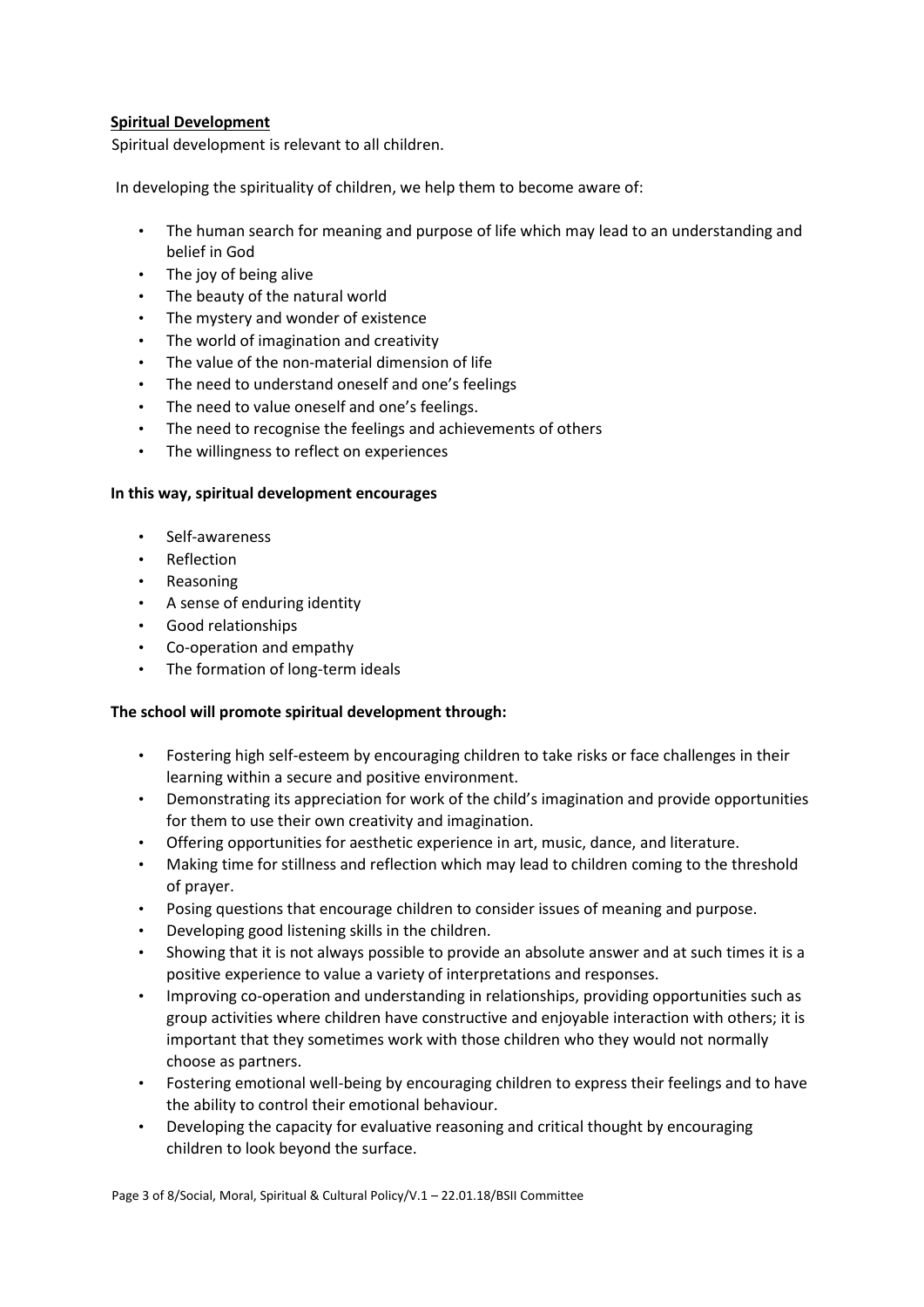These opportunities appear across the whole curriculum and as a school we value opportunities presented within every subject area but also in addition through the ethos and positive values that the school promotes.

## **Moral Development**

This relates to the child's developing understanding of what is "right", "wrong" and "fair". The School will try to build on the moral training within the home while accepting that there might be different approaches between home and school.

## **Moral development is concerned with:**

- Developing the child's awareness and understanding of the moral code of the communities in which they live; these may or may not be statutory.
- Helping the child to realise that to enjoy rights we have to accept responsibilities.
- Developing the child's understanding of why rules are necessary.
- Developing the child's self-discipline so that rules are observed as a point of principle and not out of the fear of sanctions.
- Giving the child the knowledge and ability to question and to reason so that they are capable of deciding on the most appropriate action after considering the consequences of an action.
- Develop the skills necessary to explain their own behaviour.
- Value physical well-being, privacy, feelings, beliefs and rights of others.
- Developing an interest in investigating and offering reasoned views about moral and ethical issues

## **The School will promote the moral development of the child by:**

- Accepting proper authority and doing as they are told.
- Showing respect to all adults in school e.g. Teachers, LSAs, Lunchtime Supervisors, Site Staff, Ancillary Staff and Parent Helpers.
- Building up the self- esteem of the child.
- Encouraging everyone within the school to behave in an acceptable way towards one another.
- Training children in understanding the consequences of their actions.

It is important that there is a consistency in the approach to this amongst the staff. Opportunities to promote moral development will be provided within all lessons, including CPD lessons, and via the form time and assembly programme.

## **At our school our Moral Code is underpinned by belief in**:

- Telling the truth
- Keeping promises
- Respecting the rights and property of others
- Being considerate to one another
- Caring for those who are less fortunate
- Accepting responsibility for one's own actions
- Self-discipline

Page 4 of 8/Social, Moral, Spiritual & Cultural Policy/V.1 – 22.01.18/BSII Committee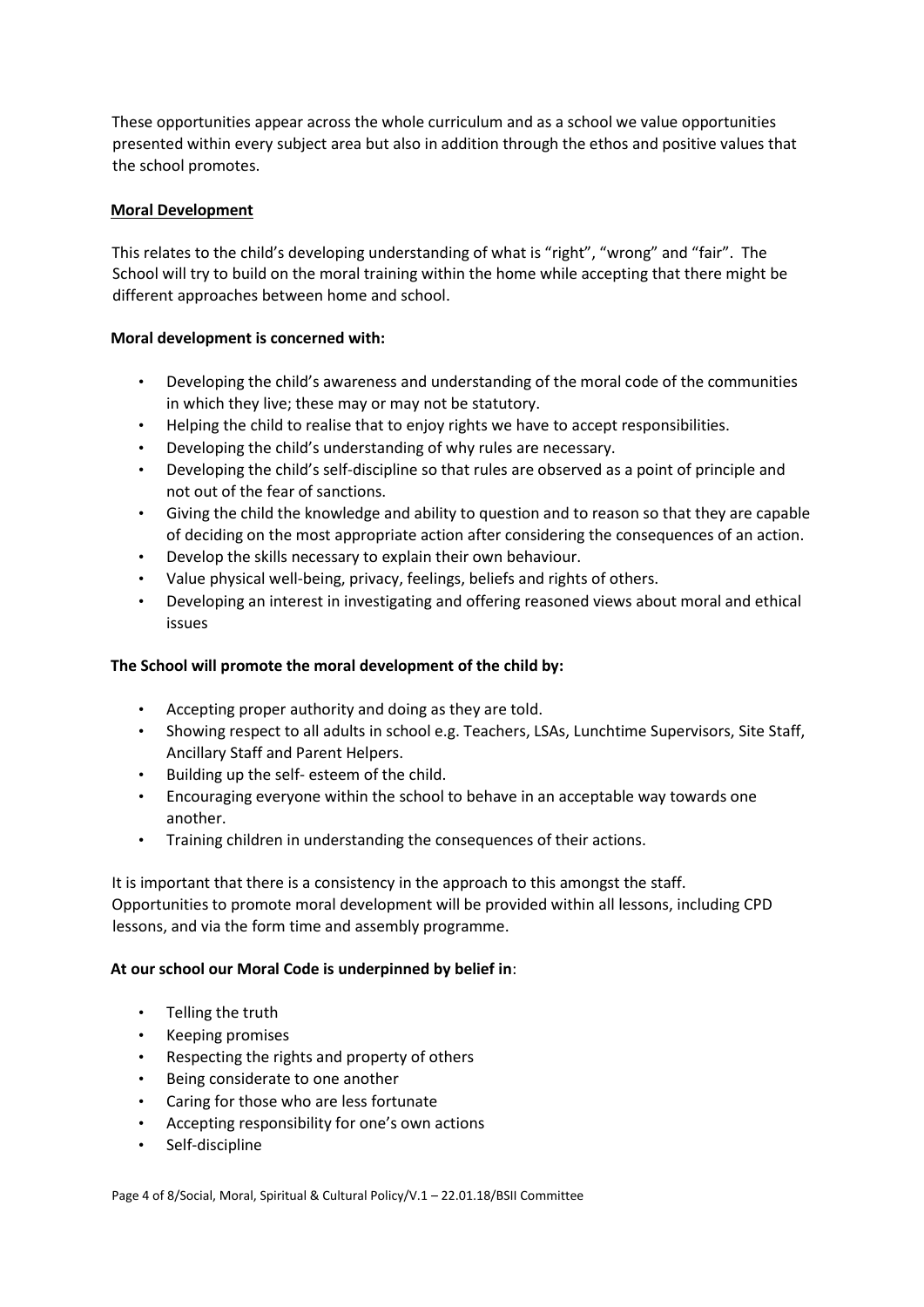### **We will not accept:**

- Bullying
- Cheating
- Deceit
- Cruelty
- Irresponsibility
- Dishonesty
- Selfishness
- Racism
- Homophobia
- Discrimination based on gender, sexuality, sexual assignment and sexual orientation

# **Cultural Development**

Development in this area allows the child to recognise that all cultural groups are distinctive. Culture is the embodiment of shared beliefs, knowledge, customs and values of that group. The child needs to appreciate the distinctive features of their own culture and those of others. This will help children to answer the questions "Who am I" and "Where do I fit in?"

We need to remember that cultures are dynamic and are constantly being re-shaped.

## **The School will promote cultural development through:**

- Exposing children to a wealth of stimuli from their own culture and those of others. This will be taught through the whole curriculum in particular RE, Literature, Music, Languages, Physical Education, Art, History, Design and Technology. Visits out of school and visitors to the school will support this teaching.
- Encouraging participation in and appreciation of the wealth of cultural traditions and the beliefs associated with these.
- Encouraging tolerance and appreciation of the beliefs, value and customs of different cultures.
- Encouraging an interest in exploring understanding of, and respect for cultural diversity and celebrating cultural diversity.
- Encouraging a willingness to participate in and respond to artistic, musical, sporting, mathematical, technological, scientific and cultural opportunities

## **Social Development**

Enables students to become conscientious participants in their family, class, school and the local and wider community. Within this there should be a balance of the positive, satisfying elements of belonging to a group or society along with the demands, obligations and cooperation such membership requires.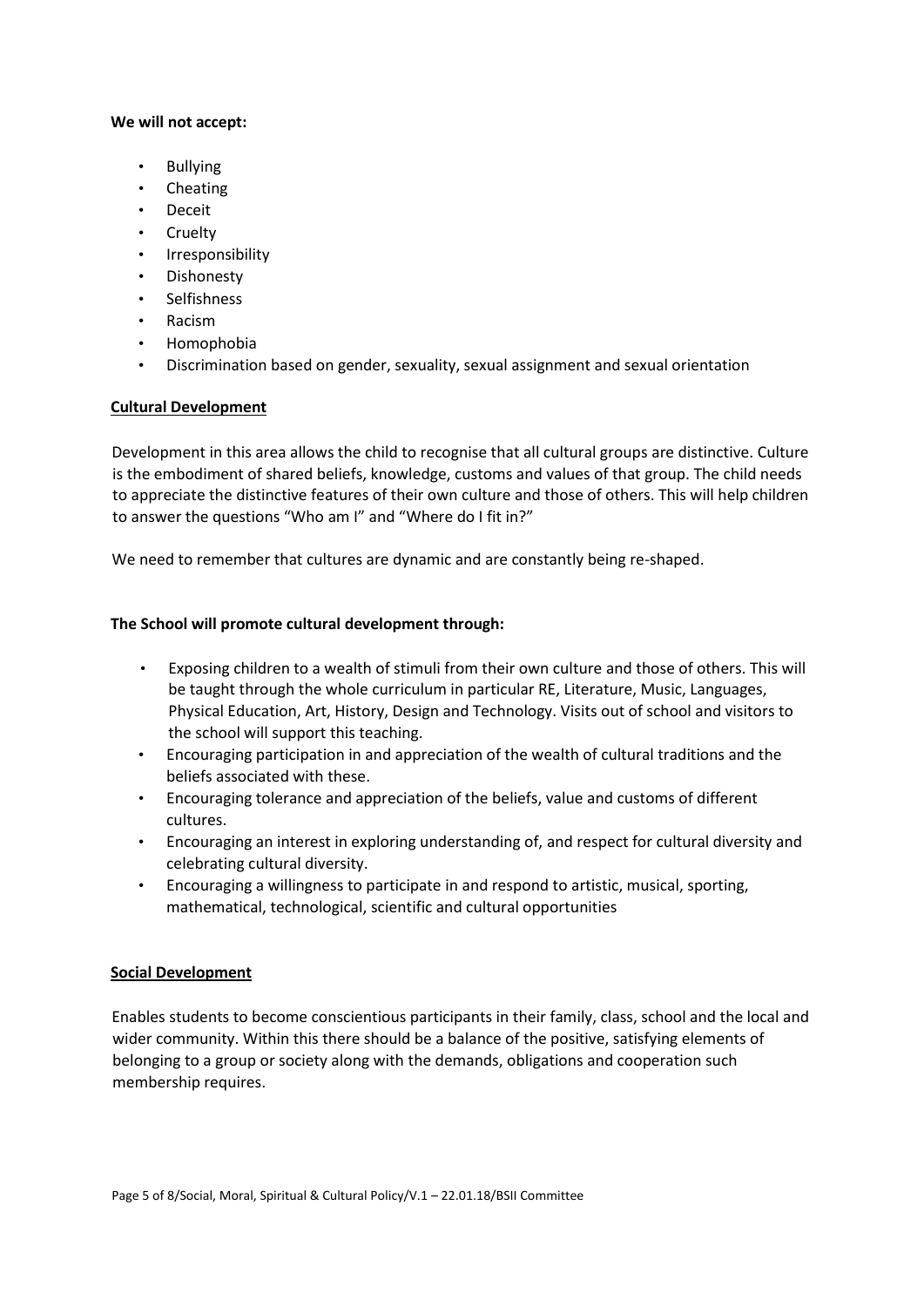## **In this way Social Development encourages students:**

- To relate positively to others
- To participate fully and take responsibility in class and school
- To use appropriate behaviour across a range of situations
- To work cooperatively with others
- To use own initiative responsibly
- To understand our place in our family, school and society

### **The School will promote Social Development by allowing students:**

- To share emotions such as love, joy, hope, anguish, fear and reverence
- To be sensitive to the needs and feelings of others
- To work as part of a group learning the obligations and constraints but also the satisfaction that goes with being part of a group
- To encourage teamwork and cooperation
- To interact positively across a range of situations, e.g. clubs, sports activities, visits, church services, music festivals, house activities etc.
- To develop an understanding of citizenship and to experience being a part of a caring community
- To show care and consideration for others e.g. sharing and turn taking
- To realise that every individual can do something well and have something to offer

## **Social Development**

Social Development is concerned with knowledge, skills, attitudes, values and behaviour, which enable students to become confident and capable people who are able to contribute fully and generously to the life of the school, society and the wider community. The school will endeavour to give students the opportunities:

To develop the ability to make a positive personal contribution to the well-being of groups to which they belong, including family, friends, school and in the wider community, and to form effective relationships within them.

To develop attitudes which show the ability to adjust to a range of social situations by using appropriate and sensitive behaviour.

To develop an understanding of how individuals relate to each other within school and society.

To develop responsibility, initiative and co-operation within the school, and in the wider community.

To develop knowledge and understanding of the structures, institutions and processes of society, and of how societies function and are organised.

To develop the ability to take on a range of roles within the school and in the wider community, such as leadership and being a team member.

Page 6 of 8/Social, Moral, Spiritual & Cultural Policy/V.1 – 22.01.18/BSII Committee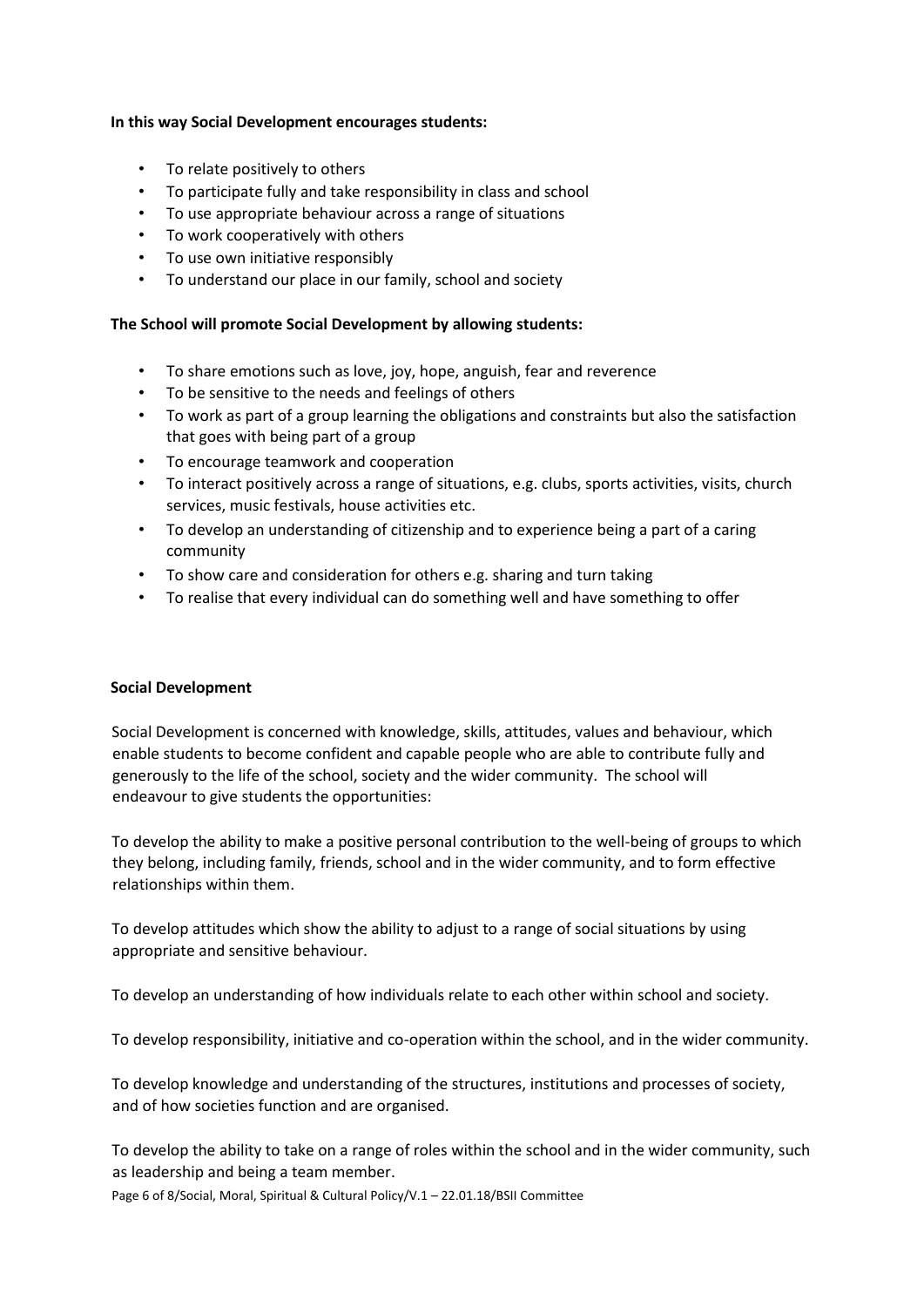## **Procedures**

Opportunities are created for the development of Spiritual, Moral, Social and Cultural Development through the curriculum in each subject area and in other wider school opportunities.

#### **1. Spiritual Development**

- a) The curriculum as a whole
- b) The Religious Studies curriculum
- c) Assemblies
- d) Form time programme
- e) Character and Personal Development

#### **2. Moral Development**

- a) The curriculum as a whole
- b) The Religious Studies curriculum
- c) Assemblies
- d) Form time programme
- e) The implementation of the Behaviour Policy
- f) Character and Personal Development
- g) School council

### **3. Social Development**

- a) The curriculum as a whole
- b) Extra-curricular activities
- c) Educational visits
- d) School council
- e) Peer mentoring

Page 7 of 8/Social, Moral, Spiritual & Cultural Policy/V.1 – 22.01.18/BSII Committee